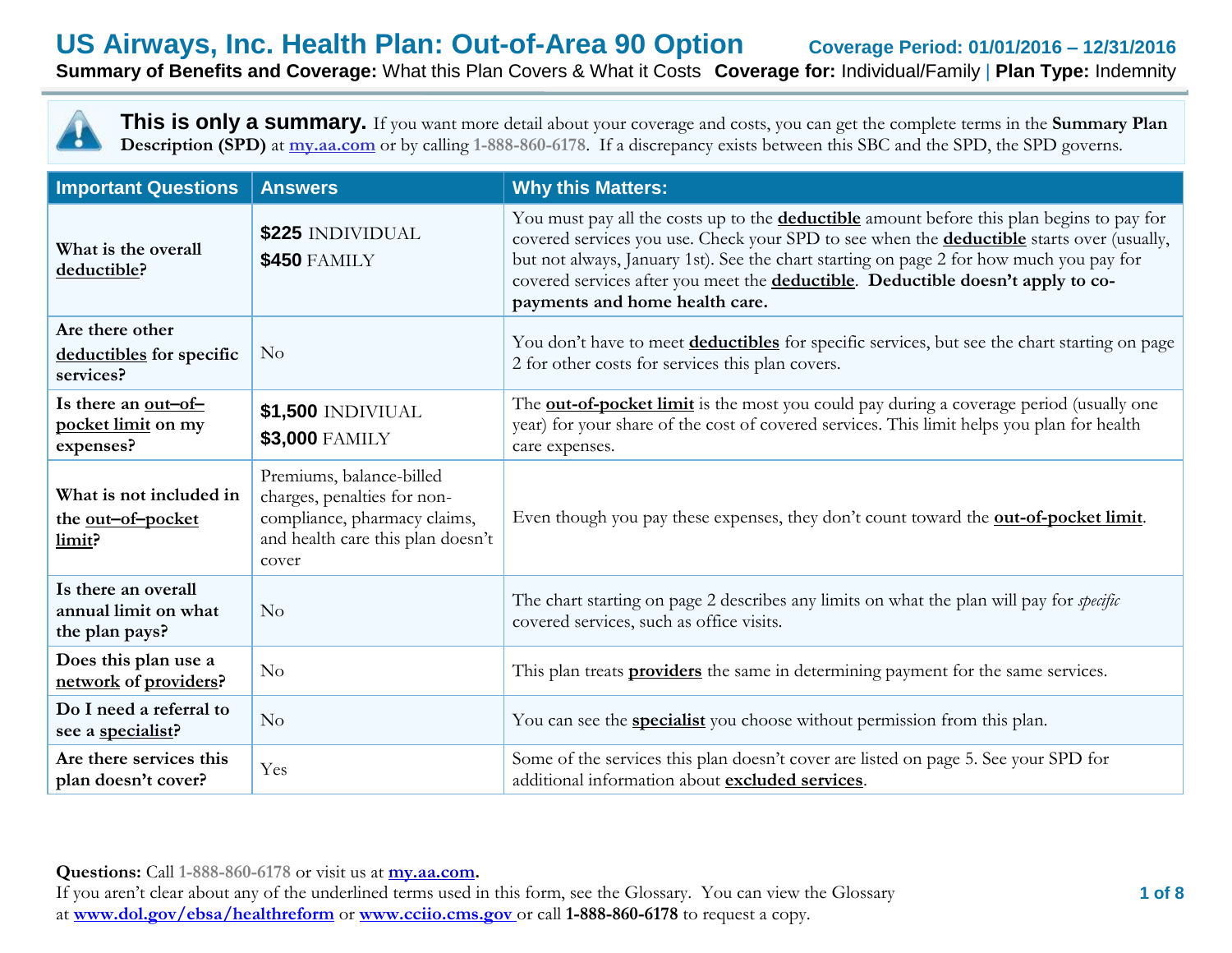# **US Airways, Inc. Health Plan: Out-of-Area 90 Option Coverage Period: 01/01/2016 – 12/31/2016 Summary of Benefits and Coverage:** What this Plan Covers & What it Costs **Coverage for:** Individual/Family | **Plan Type:** Indemnity

| • Co-payments (copays) are fixed dollar amounts (for example, \$15) you pay for covered health care, usually when you receive the service. |  |                                                                                                                                                                                                                                |  |  |  |  |  |  |  |  |
|--------------------------------------------------------------------------------------------------------------------------------------------|--|--------------------------------------------------------------------------------------------------------------------------------------------------------------------------------------------------------------------------------|--|--|--|--|--|--|--|--|
| $\sim$ $\sim$ $\sim$                                                                                                                       |  | المستحيل والمستحيل والمستحيل والمستحيل والمستحيل والمستحيل والمستحيل والمستحيل والمستحيل والمستحيل والمستحيل والمستحيل والمستحيل والمستحيل والمستحيل والمستحيل والمستحيل والمستحيل والمستحيل والمستحيل والمستحيل والمستحيل وال |  |  |  |  |  |  |  |  |

- **Co-insurance** is *your* share of the costs of a covered service, calculated as a percent of the **allowed amount** for the service. For example, if the plan's **allowed amount** for an overnight hospital stay is \$1,000, your **co-insurance** payment of 20% would be \$200. This may change if you haven't met your **deductible**.
- The amount the plan pays for covered services is based on the **allowed amount**. If an out-of-network **provider** charges more than the **allowed amount**, you may have to pay the difference. For example, if an out-of-network hospital charges \$1,500 for an overnight stay and the **allowed amount** is \$1,000, you may have to pay the \$500 difference. (This is called **balance billing**.)
- Your cost sharing does not depend on whether a provider is in a **network**.

| <b>Common</b><br><b>Medical Event</b>           | <b>Services You May Need</b>                                                   | <b>Your Cost If You</b><br><b>Use any Provider</b> | <b>Limitations &amp; Exceptions</b>                                                                                                                                                           |
|-------------------------------------------------|--------------------------------------------------------------------------------|----------------------------------------------------|-----------------------------------------------------------------------------------------------------------------------------------------------------------------------------------------------|
|                                                 | Primary care visit to treat an injury or illness                               | 10% co-insurance                                   | Pays only after deductible met.                                                                                                                                                               |
|                                                 | Specialist visit                                                               | 10% co-insurance                                   | Pays only after deductible met.                                                                                                                                                               |
| If you visit a health<br>care provider's office | Other medical practitioner office visit (e.g.,<br>chiropractor, acupuncturist) | 10% co-insurance for<br>chiropractor               | Coverage is limited to maximum 20 visits annually.<br>Acupuncture is not covered.                                                                                                             |
| or clinic                                       | Preventive care/screening/immunization                                         | 10% co-insurance                                   | There may be other levels of cost share that are<br>contingent on what services are provided. See the<br>Schedule of Out-of-Area Program Benefits section<br>of the SPD for complete details. |
|                                                 | Diagnostic test (x-ray, blood work)                                            | 10% co-insurance                                   | The amount you pay may be different depending on<br>how/where your care was provided. See the<br>Schedule of Out-of-Area Program Benefits section<br>of the SPD for complete details.         |
| If you have a test                              | Imaging (CT/PET scans, MRIs)                                                   | $10\%$ co-insurance                                | The amount you pay may be different depending on<br>how/where your care was provided. See the<br>Schedule of Out-of-Area Program Benefits section<br>of the SPD for complete details.         |

**Questions:** Call **1-888-860-6178** or visit us at **my.aa.com.**

 $\hat{\bm{\theta}}$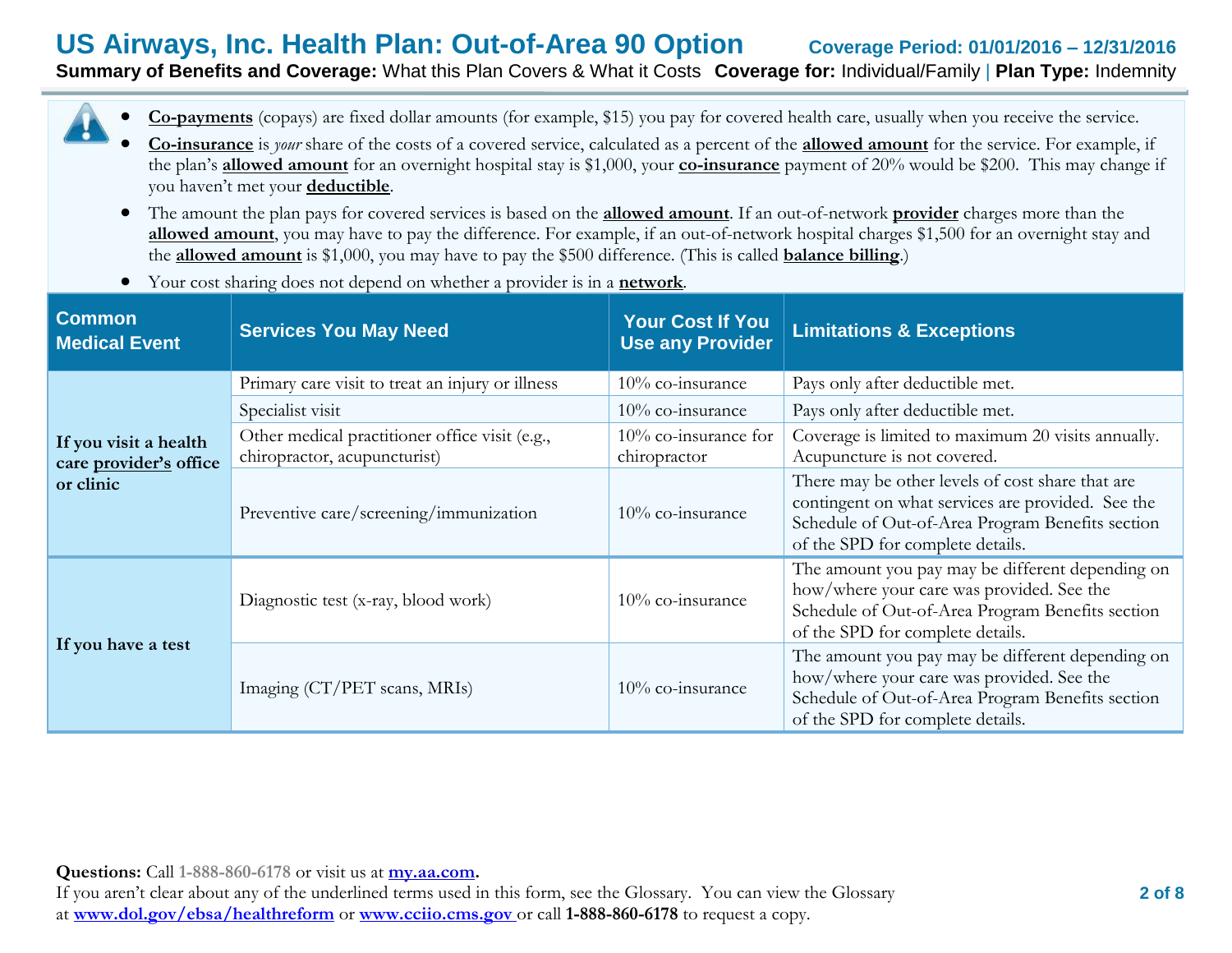# **US Airways, Inc. Health Plan: Out-of-Area 90 Option Coverage Period: 01/01/2016 – 12/31/2016**

**Summary of Benefits and Coverage:** What this Plan Covers & What it Costs **Coverage for:** Individual/Family | **Plan Type:** Indemnity

| <b>Common</b><br><b>Services You May Need</b><br><b>Medical Event</b>                                   |                                                | <b>Your Cost If You</b><br><b>Use any Provider</b> | <b>Limitations &amp; Exceptions</b>                                                                                                                                                                                                                      |
|---------------------------------------------------------------------------------------------------------|------------------------------------------------|----------------------------------------------------|----------------------------------------------------------------------------------------------------------------------------------------------------------------------------------------------------------------------------------------------------------|
| If you need drugs to                                                                                    | Generic drugs                                  | \$15 retail/\$30 mail<br>order                     | Deductible does not apply.<br>You must use an in-network pharmacy.<br>Covers up to 34 day supply (retail Rx); 35-90 day<br>supply (mail order Rx).                                                                                                       |
| treat your illness or<br>condition<br>More information<br>about <b>prescription</b><br>drug coverage is | Preferred brand drugs                          | \$30 retail/\$60 mail<br>order                     | Deductible does not apply.<br>You must use an in-network pharmacy. If you<br>request a brand drug when a generic drug is<br>available, you will pay the cost difference between<br>the brand and generic drugs in addition to the<br>generic co-payment. |
| available at<br>www.express-<br>scripts.com                                                             | Non-preferred brand drugs                      | \$50 retail/\$100 mail<br>order                    | Deductible does not apply.<br>You must use an in-network pharmacy. If you<br>request a brand drug when a generic drug is<br>available, you will pay the cost difference between<br>the brand and generic drugs in addition to the<br>generic co-payment. |
| If you have                                                                                             | Facility fee (e.g., ambulatory surgery center) | 10% co-insurance                                   | Pays only after deductible met.                                                                                                                                                                                                                          |
| outpatient surgery                                                                                      | Physician/surgeon fees                         | 10% co-insurance                                   | Pays only after deductible met.                                                                                                                                                                                                                          |
| If you need                                                                                             | Emergency room services                        | 10% co-insurance                                   | Pays only after deductible met.                                                                                                                                                                                                                          |
| immediate medical                                                                                       | Emergency medical transportation               | 10% co-insurance                                   | Pays only after deductible met.                                                                                                                                                                                                                          |
| attention                                                                                               | Urgent care                                    | 10% co-insurance                                   | Pays only after deductible met.                                                                                                                                                                                                                          |
| If you have a                                                                                           | Facility fee (e.g., hospital room)             | 10% co-insurance                                   | Pays only after deductible met.                                                                                                                                                                                                                          |
| hospital stay                                                                                           | Physician/surgeon fee                          | 10% co-insurance                                   | Pays only after deductible met.                                                                                                                                                                                                                          |
| If you have mental                                                                                      | Mental/Behavioral health outpatient services   | 10% co-insurance                                   | Pays only after deductible met.                                                                                                                                                                                                                          |
| health, behavioral                                                                                      | Mental/Behavioral health inpatient services    | 10% co-insurance                                   | Pays only after deductible met.                                                                                                                                                                                                                          |
| health, or substance                                                                                    | Substance use disorder outpatient services     | 10% co-insurance                                   | Pays only after deductible met.                                                                                                                                                                                                                          |
| abuse needs                                                                                             | Substance use disorder inpatient services      | 10% co-insurance                                   | Pays only after deductible met.                                                                                                                                                                                                                          |
| If you are pregnant                                                                                     | Prenatal and postnatal care                    | 10% co-insurance                                   | Pays only after deductible met.                                                                                                                                                                                                                          |
|                                                                                                         | Delivery and all inpatient services            | 10% co-insurance                                   | Pays only after deductible met.                                                                                                                                                                                                                          |

**Questions:** Call **1-888-860-6178** or visit us at **my.aa.com.**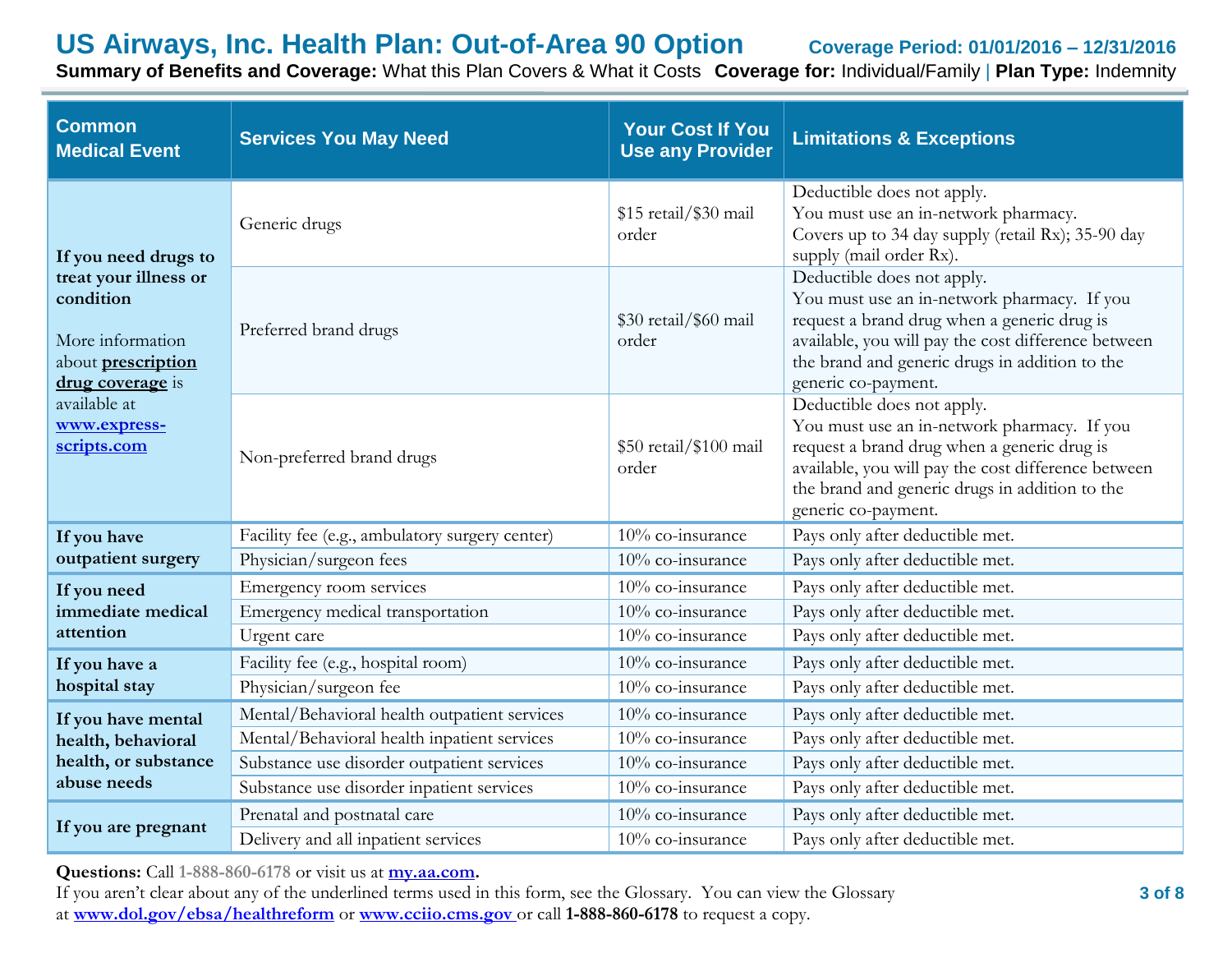# **US Airways, Inc. Health Plan: Out-of-Area 90 Option Coverage Period: 01/01/2016 – 12/31/2016**

**Summary of Benefits and Coverage:** What this Plan Covers & What it Costs **Coverage for:** Individual/Family | **Plan Type:** Indemnity

| <b>Common</b><br><b>Medical Event</b>               | <b>Services You May Need</b> | <b>Your Cost If You</b><br><b>Use any Provider</b>  | <b>Limitations &amp; Exceptions</b>                                                                                                                                                      |
|-----------------------------------------------------|------------------------------|-----------------------------------------------------|------------------------------------------------------------------------------------------------------------------------------------------------------------------------------------------|
|                                                     | Home health care             | No Charge                                           | Deductible does not apply.<br>Coverage is limited to maximum 100 visits annually.                                                                                                        |
| If you need help                                    | Rehabilitation services      | 10% co-insurance                                    | Pays only after deductible met.<br>Coverage is limited to maximum40 visits annually<br>for physical and occupational combined therapy;<br>maximum 20 visits annually for speech therapy. |
| recovering or have<br>other special health<br>needs | Habilitation services        | 10% co-insurance                                    | Pays only after deductible met.<br>All rehabilitation and habilitation visits count toward<br>your rehabilitation visit limit.                                                           |
|                                                     | Skilled nursing care         | 10% co-insurance                                    | Coverage is limited to maximum 60 days annually.                                                                                                                                         |
|                                                     | Durable medical equipment    | First \$500 No<br>Charge, then 10% co-<br>insurance | Precertification required after \$500 has been met.<br>Co-insurance applies after deductible met.                                                                                        |
|                                                     | Hospice service              | No Charge                                           | Pays only after deductible met.                                                                                                                                                          |
|                                                     | Eye exam                     | Not Covered                                         | -none-                                                                                                                                                                                   |
| If your child needs<br>dental or eye care           | Glasses                      | Not Covered                                         | -none-                                                                                                                                                                                   |
|                                                     | Dental check-up              | Not Covered                                         | -none-                                                                                                                                                                                   |

# **Excluded Services & Other Covered Services:**

**Services Your Plan Does Not Cover** (This isn't a complete list. Check your SPD for other excluded services.)

| Acupuncture                                                                                                                                                                           | Glasses                                                                                                                                        | Routine eye care                                                              |
|---------------------------------------------------------------------------------------------------------------------------------------------------------------------------------------|------------------------------------------------------------------------------------------------------------------------------------------------|-------------------------------------------------------------------------------|
| Cosmetic surgery                                                                                                                                                                      | Hearing aids                                                                                                                                   | Routine foot care (except for procedures                                      |
| Dental care (except for dental treatment and<br>oral surgery related to the mouth that is<br>required as the result of an accident and<br>started prior to a year after the accident) | Infertility treatment (except diagnostic testing<br>to determine the cause of infertility and<br>prescription medication to treat infertility) | associated with diabetic treatment)<br>Weight loss programs<br>Long-term care |

**Questions:** Call **1-888-860-6178** or visit us at **my.aa.com.**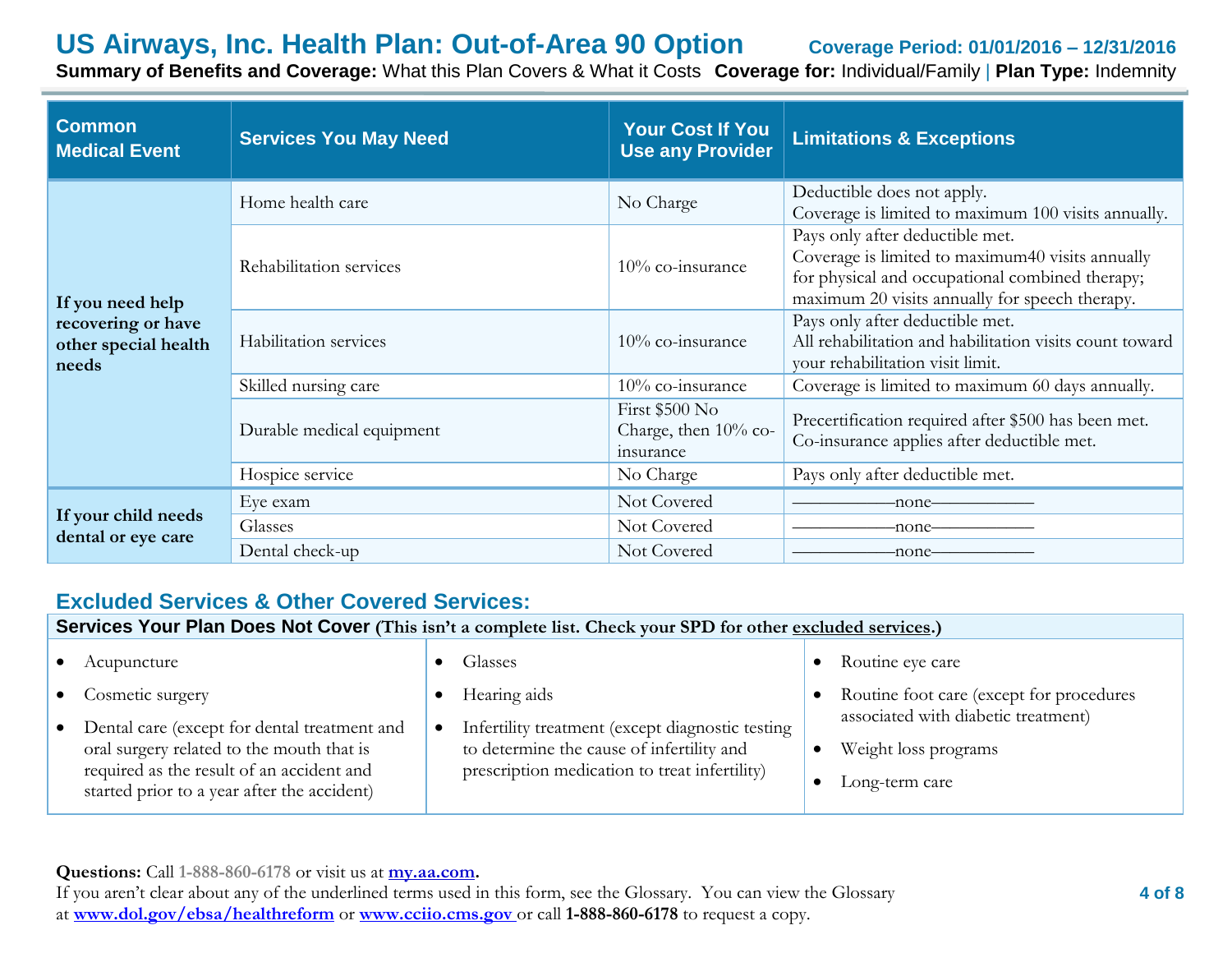**Other Covered Services (This isn't a complete list. Check your SPD for other covered services and your costs for these services.)**

- Bariatric surgery (limit one procedure for the life of the patient's participation in the Plan)
- Most coverage provided outside the United States. See **my.aa.com**
	- Private-duty nursing

- Chiropractic care (20 visit annual max)
- Non-emergency care when traveling outside

# **Your Rights to Continue Coverage:**

If you lose coverage under the plan, then, depending upon the circumstances, Federal and State laws may provide protections that allow you to keep health coverage. Any such rights may be limited in duration and will require you to pay a **premium**, which may be significantly higher than the premium you pay while covered under the plan. Other limitations on your rights to continue coverage may also apply.

For more information on your rights to continue coverage, contact the plan at 1-888-860-6178, www.dol.gov/ebsa, or the U.S. Department of Health and Human Services at 1-877-267-2323 x61565 or www.cciio.cms.gov.

## **Your Grievance and Appeals Rights:**

If you have a complaint or are dissatisfied with a denial of coverage for claims under your plan, you may be able to **appeal** or file a **grievance**. For questions about your rights, this notice, or assistance, you can contact the claims administrator (listed on your member ID card) at:

| Blue Cross and Blue Shield of Texas | UnitedHealthcare              | Express Scripts, Inc.        |
|-------------------------------------|-------------------------------|------------------------------|
| ATTN: Appeals for US Airways, Inc.  | National Appeals Center       | Appeals for US Airways, Inc. |
| PO BOX 833874                       | PO BOX 30432                  | PO BOX 66588                 |
| Richardson, TX 75083-3874           | Salt Lake City, UT 84130-0432 | St. Louis, MO 63166-6588     |
| Telephone: 1*800-441-9188           | Telephone: 1-800-520-0811     | Telephone: 1-800-753-2851    |

# **Does this Coverage Provide Minimum Essential Coverage?**

The Affordable Care Act requires most people to have health care coverage that qualifies as "minimum essential coverage." **This health coverage does provide minimum essential coverage.**

# **Does this Coverage Meet the Minimum Value Standard?**

The Affordable Care Act establishes a minimum value standard of benefits of a health plan. The minimum value standard is 60% (actuarial value). **This health coverage does meet the minimum value standard for the benefits it provides.**

# **Health Reimbursement Account (HRA) (formerly known as Health US Account (HUSA))**

If you (or your spouse/DP) participate in the WebMD Wellness program and earn wellness rewards, we will place those reward funds in your YSA (Your Spending Account) HRA. Any remaining unused amounts in your HUSA will automatically be transferred to your HRA. You can use the funds to pay for

**Questions:** Call **1-888-860-6178** or visit us at **my.aa.com.**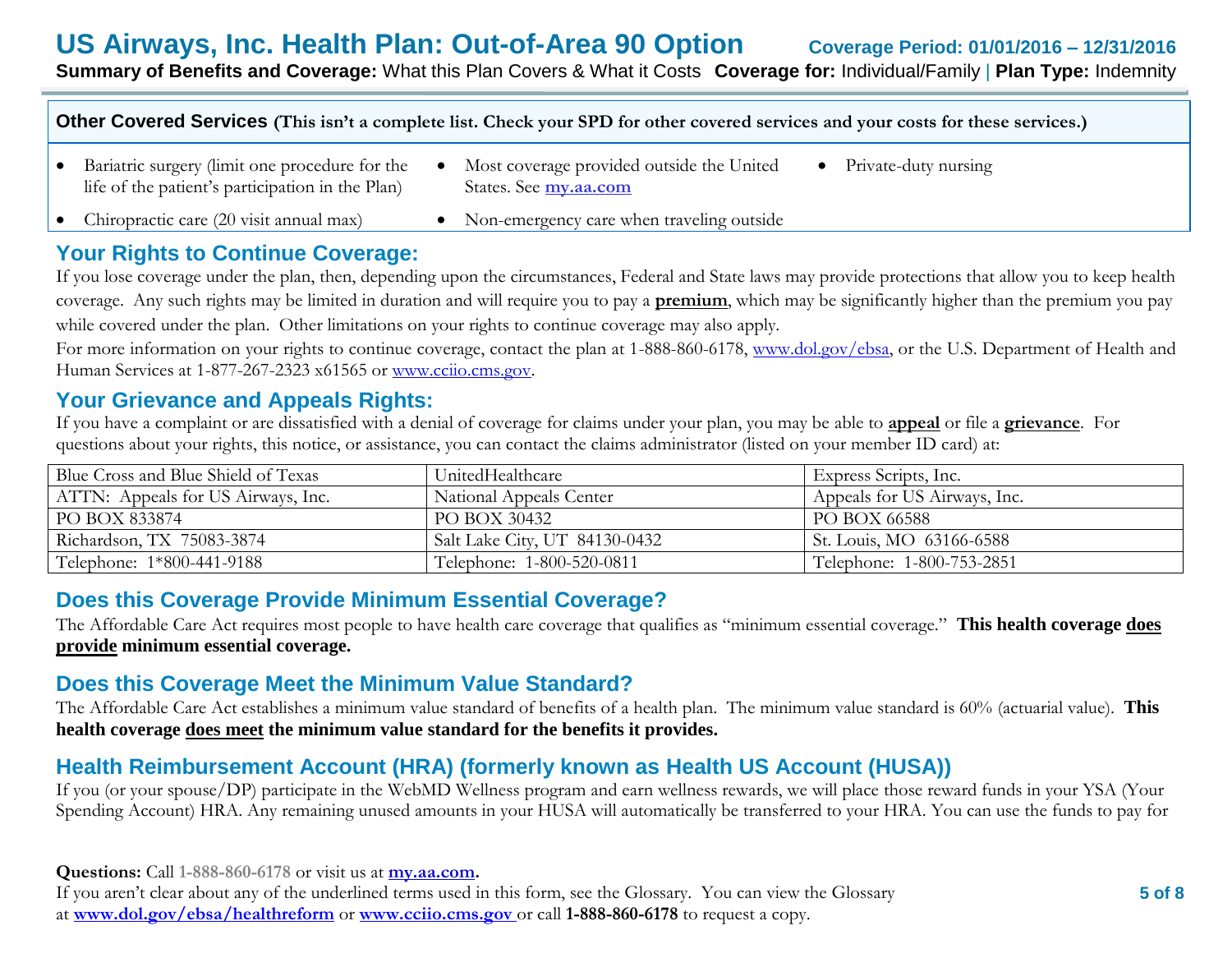health-related items not paid by your medical, dental, and vision (deductibles, out-of-pocket amounts, etc.) You must use all the funds in your HCFSA before you can access the funds in this HRA. Also, you can access these funds only up to the amounts actually deposited into the HRA.

# **Health Care Flexible Spending Account (HCFSA)**

From payroll deductions throughout the year, you can set aside pre-tax funds that go into your YSA (Your Spending Account) HCFSA. These funds may be used to reimburse you for health-related expenses such as deductibles, out-of-pocket amounts, etc. As soon as you make your first contribution through payroll deduction each year, the full amount of your elected HCFSA account is available for use. **For 2016, the maximum amount you can deposit into your HCFSA is \$2,550.** 

# **Language Access Services:**

Para obtener asistencia en español, llame al número de teléfono en su tarjeta de identificación. 若需要中文协助,请拨打您会员卡上的电话号码 Dine k'ehji shich'i' hadoodzih ninizingo, bee neehozin biniiye nanitinigii number bikaa'igii bich'i' hodiilnih Para sa tulong sa Tagalog, tawagan ang numero sa iyong ID card.

––––––––––––––––––––––*To see examples of how this plan might cover costs for a sample medical situation, see the next page.–––––––––––*–––––––––––

**Questions:** Call **1-888-860-6178** or visit us at **my.aa.com.**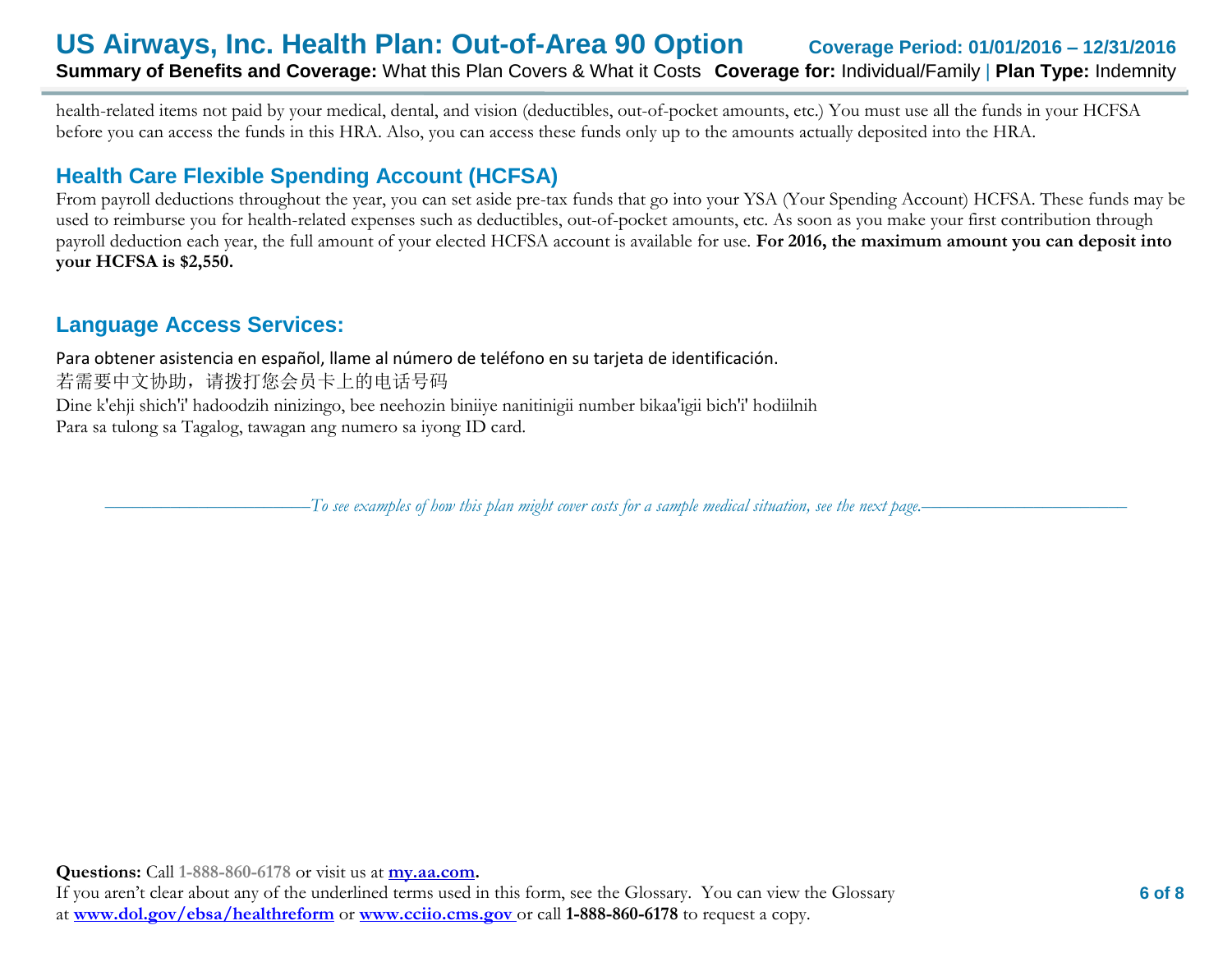# **US Airways, Inc. Health Plan: Out-of-Area 90 Option Coverage Period: 01/01/2016 – 12/31/2016**

# **About these Coverage Examples:**

These examples show how this plan might cover medical care in given situations. Use these examples to see, in general, how much financial protection a sample patient might get if they are covered under different plans.



**This is not a cost estimator.** 

Don't use these examples to estimate your actual costs under this plan. The actual care you receive will be different from these examples, and the cost of that care will also be different.

See the next page for important information about these examples.

| <b>Having a baby</b> |  |
|----------------------|--|
| (normal delivery)    |  |

- Amount owed to providers: \$7,540
- **Plan pays** \$6,722.50
- **Patient pays** \$1,042.50

### **Sample care costs:**

| Total                         | \$7,540 |
|-------------------------------|---------|
| Vaccines, other preventive    | \$40    |
| Radiology                     | \$200   |
| Prescriptions (4 @ \$50 each) | \$200   |
| Laboratory tests              | \$500   |
| Anesthesia                    | \$900   |
| Hospital charges (baby)       | \$900   |
| Routine obstetric care        | \$2,100 |
| Hospital charges (mother)     | \$2,700 |
|                               |         |

### **Patient pays:**

| Total                | \$1042.50 |
|----------------------|-----------|
| Limits or exclusions | \$0       |
| Co-insurance         | \$757.50  |
| Co-payments          | \$60      |
| Deductibles          | \$225     |
|                      |           |

#### **Managing type 2 diabetes** (routine maintenance of

a well-controlled condition)

- **Amount owed to providers: \$5,400**
- **Plan pays** \$4,050
- **Patient pays** \$1,350

### **Sample care costs:**

| Prescriptions $(50@$ \$58 each)              | \$2,900 |
|----------------------------------------------|---------|
| Medical Equipment and Supplies               | \$1,300 |
| Office Visits $(7 \omega \text{ $100 each})$ | \$700   |
| Education                                    | \$300   |
| Laboratory tests                             | \$100   |
| Vaccines, other preventive                   | \$100   |
| Total                                        | \$5,400 |

### **Patient pays:**

| Deductibles (met previously) |         |
|------------------------------|---------|
| Co-payments                  | \$910   |
| Co-insurance                 | \$140   |
| Limits or exclusions         | \$300   |
| Total                        | \$1,350 |

**Questions:** Call **1-888-860-6178** or visit us at **my.aa.com.**